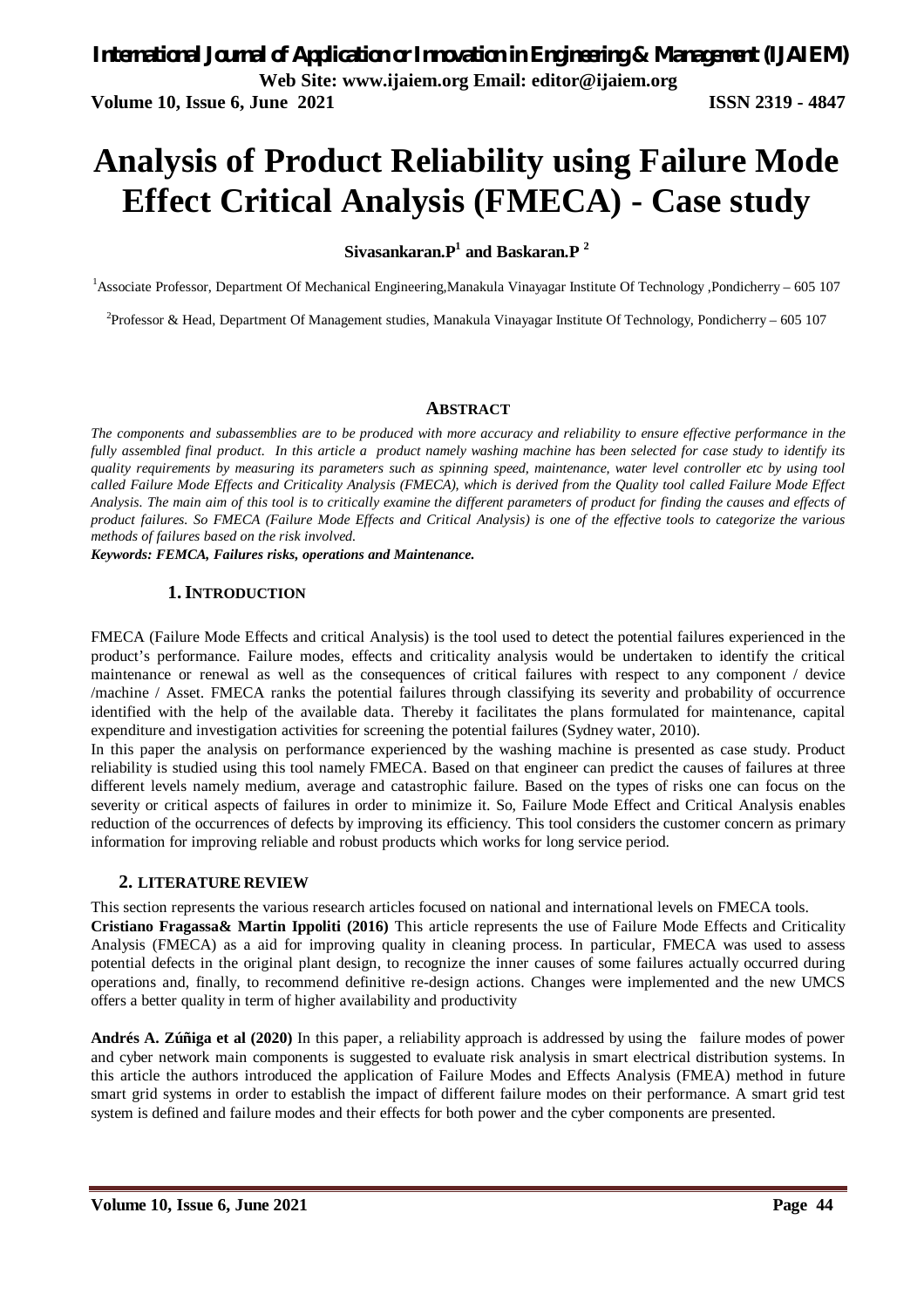### *International Journal of Application or Innovation in Engineering & Management (IJAIEM)* **Web Site: www.ijaiem.org Email: editor@ijaiem.org**

### **Volume 10, Issue 6, June 2021 ISSN 2319 - 4847**

**Kapil dev sharma et al (2018)** In this article the authors have focused the application of FMECA tool in sectors like Manufacturing, Food industries etc. The successful FMECA team will identify the potential failures and hazards present in the product.

**Nurul Ain Ahmad et al (2014)** In this paper authors have focused about the importance of defects occurring in the product during production processes. A defect measured in the product means that the value is not added to fulfil the functional requirements. So in order to reduce the level of defect the company has to rework the product again by fulfilling the functional requirements.

**Xiaoqing Cheng et al (2013)** In this work authors have focused on Failure Mode Effects and Critical Analysis (FMECA) for failure of metro door system used in metro rails. In the initial stage the failure components of the metro door are analyzed statistically. In the second phase of study the failures are classified according to the nature and potential impacts. Then in the final stage the failure modes are described by having 12 failure modes based on that failure modes are discussed to bring the most significant effect.

**Isam A.Q. Elbadawi et al (2018)** This article describes about the methods of fault finding and failure detection in various components. Also it involves forecasting failures, their effects and occurrences. In the present study the authors have focused about the failure occurring in automated conveyor system. The analysis concludes that FMECA (Failure Mode Effects and Critical Analysis) tool is highly effective for automated conveyor system.

**S.O.Ananza et al (2021)** In this paper reliability of security system is studied with the help of FMECA Tool (Failure Mode Effects and Critical Analysis). Each component of security systems are analyzed based on the degree of failures, number of occurrence and detection. The risk priority number (RPN) used to detect and classify various modes of failures.

**Ahmed .M.El .Assal et al (2016)** This paper illustrates the use of failure mode effects and critical analysis and fishbone diagram tools are used to illustrate the failure of components in detailed manner with the help of both the methods. The proposed tools are implemented in glass bulb factory in order to measure the frequent breakdowns and malfunctioning problems.

### **3. METHODOLOGY**

### **3.1 Introduction to the concept:**

In the section 3.1 the importance of FMECA (Failure mode Effects and Critical analysis) is discussed with its basic nature and role of significant importance. FMEA mainly identifies the ways in which the product, process or service fail to meet the requirements of the customer. It also ranks and prioritizes the related risks associated with identified failure modes (Zigmund Bluvband, et.al, 2009). But, FMECA considers the score quantified for severity, Probability and detection ability of the potential failures for calculating Risk Priority Number (RPN) which in turn enables the prioritization of remedial measures (Sydney water, 2010).

Failure Mode and Effects analysis (FMEA or FMECA) analyzes the potential problems and hazards present in the system. Thus recommended actions are taken to reduce the potential problems. FMECA team determines the failure mode analysis and identifies the single failure point that is critical. Generally FMECA results with two stages namely:

- 1. FMEA ( Failure Mode Effects Analysis)
- 2. CA ( Critical Analysis)

There are many flavours of FMEA as listed below:

1. Functional FMEA

- 2. Design FMEA
- 3. Process FMEA
- 1. Functional FMEA sometimes termed as system FMEA, analyze and brainstorm the functions of system.
- 2. Design FMEA identifies specific functions, failure mode and their potential effects with severity ranking.

3. Process FMEA methodology used to discover potential risks with associated process changes including failure that impacts quality, customer non perception and safety

### **3.2 Risk evaluation methods:**

Commonly there are two methods used to predict the risks namely

- 1. Risk Priority Number
- 2. Criticality Analysis
- **1. Risk Priority Number :**

**Volume 10, Issue 6, June 2021 Page 45**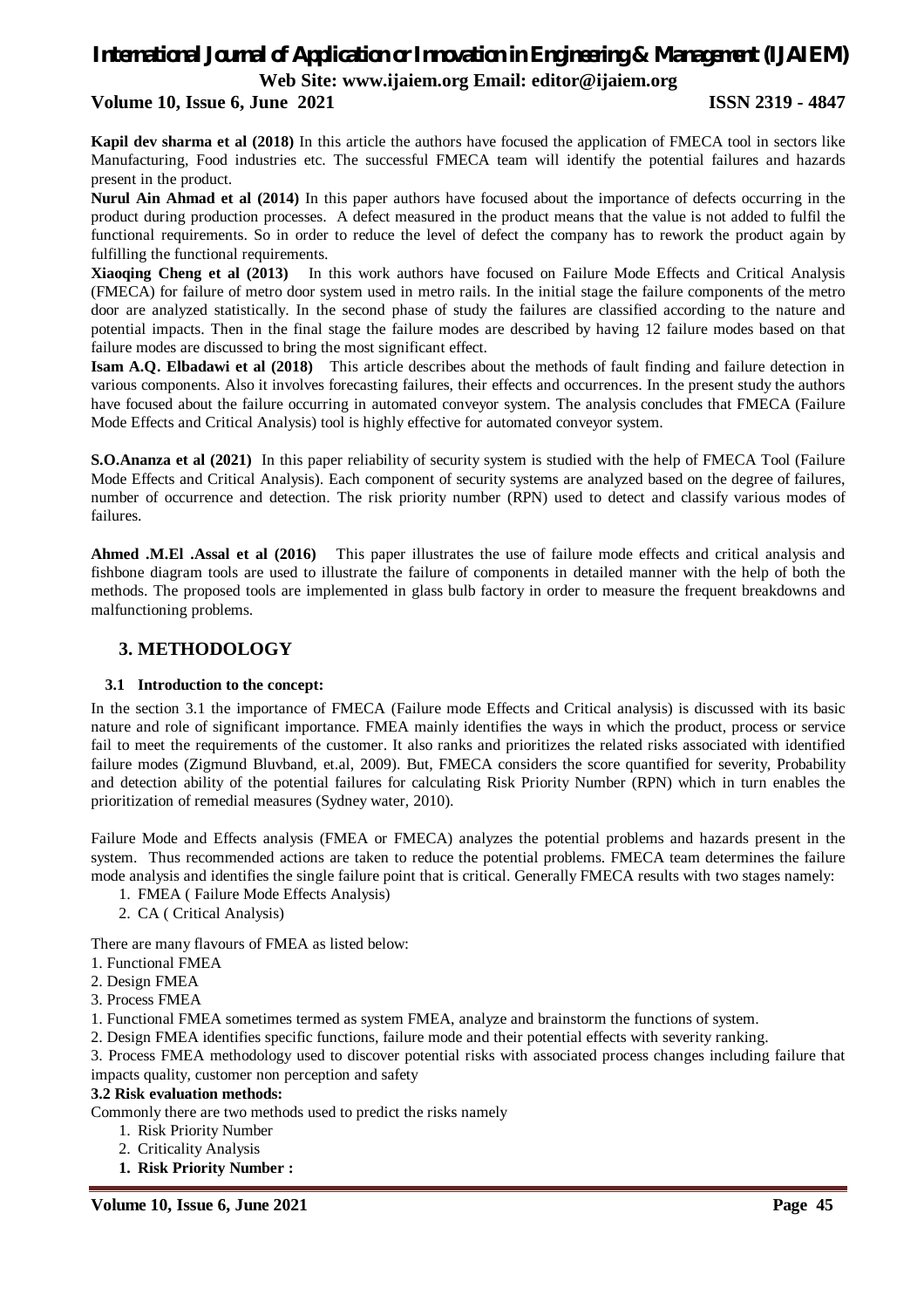### *International Journal of Application or Innovation in Engineering & Management (IJAIEM)* **Web Site: www.ijaiem.org Email: editor@ijaiem.org**

### **Volume 10, Issue 6, June 2021 ISSN 2319 - 4847**

This method helps to analyze the risks in various ways such as listed below:

- a. Rate the severity based on the effect of failure.
- b. Rate the occurrence for each potential cause of failure.
- c. Rate the problem for cause of the failure before it reaches to the hands of customer.
- d. Calculate the RPN by obtaining the product of three ratings: RPN = Severity \*Occurrence\*Detection

RPN number used to prioritize the different problems based on that corrective action can be taken.

### **2. Criticality Analysis:**

There are two different methods used to describe failure outcomes they are as listed below:

- a. Quantitative analysis
- b. Qualitative analysis

To use the quantitative method the following things are carried out as listed below:

- Define the reliability of each item to measure the expected number of failure modes.
- Identify the item's unreliability that can be attributed to each failure modes.
- Rate the loss of probability for each potential failure modes.
- Estimate the criticality index for each potential mode of failure by considering the product of three things Criticality Index = Expected failures  $*$  Ratio of unreliability  $*$  probability of loss
- Calculate the criticality of each item by summing the mode of criticalities

Item Criticality = Sum of Mode Criticalities

To use the Qualitative method the following procedures are listed below:

- Rate the severity of potential effects of each failure modes.
- Rate the occurrence of each potential failure modes.
- Compare the failure modes which measures severity on x axis and occurrence on y axis.

#### **4. CASE STUDY:**

In this section the potential failure and its effects can be illustrated with a product by example called washing machine. Here various types of failures are addressed due to defects observed during manufacturing process of various components used in the washing machine. Some of the failures are addressed here

Problem 1: washer making vibrations or sound.

Problem 2: washer stops in mid cycle.

Problem3: Water won't drain properly.

Problem 4: water is not pumping out during spinning cycle

Problem 5: Basket is slow or not spinning properly

Problem 6: water leakage in pipe channel

These are the main problems noticed in the washing machine based on the above issues suitable method is identified to tackle above problems namely FMECA ( Failure Mode Effects and Critical Analysis) . Using this tool we can able to observe the pattern of various failure modes such as mild, medium and severe failures. Failure pattern can be categorized based on RPN (Risk Priority Number)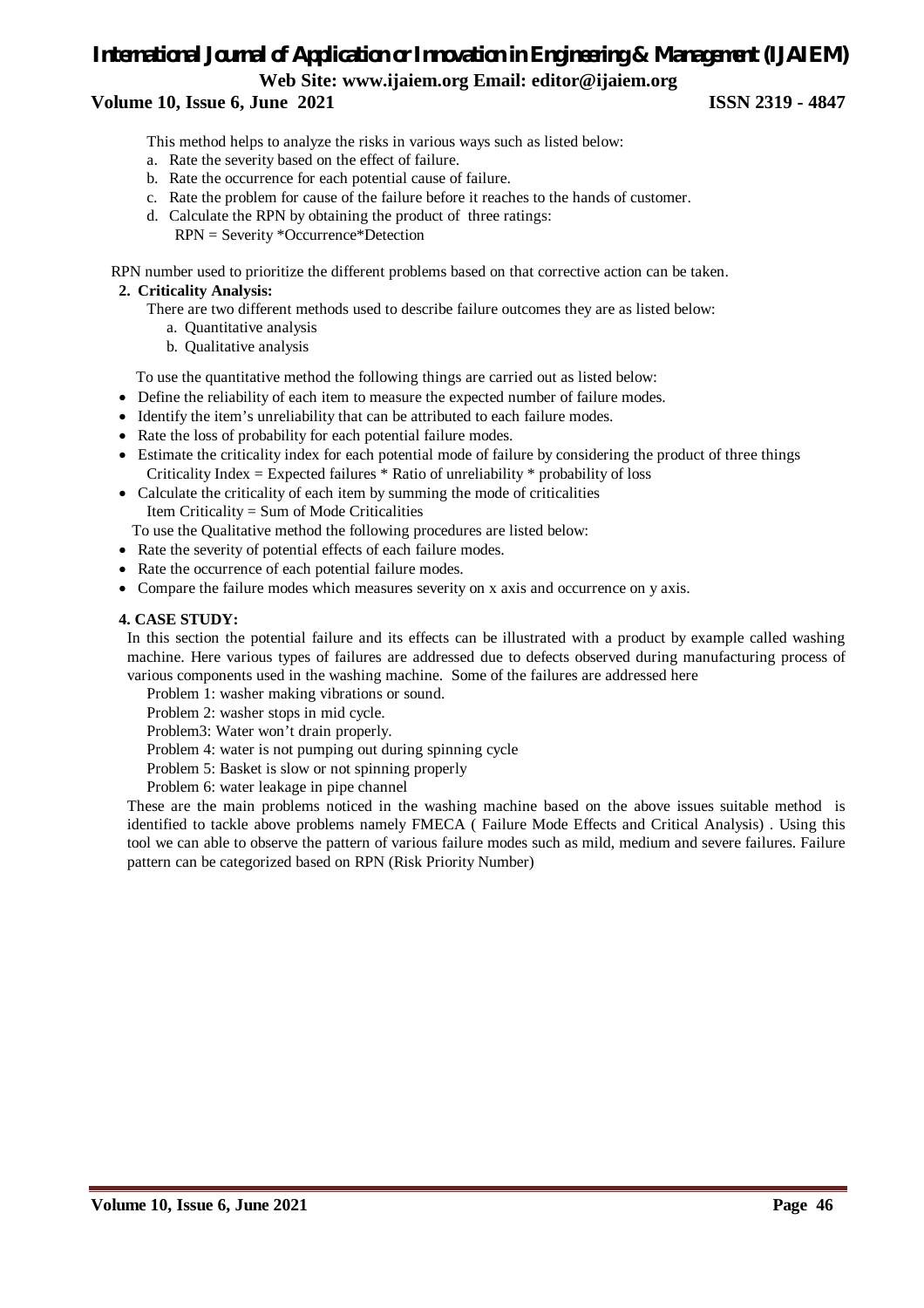### *International Journal of Application or Innovation in Engineering & Management (IJAIEM)* **Web Site: www.ijaiem.org Email: editor@ijaiem.org**

**Volume 10, Issue 6, June 2021 ISSN 2319 - 4847**

| <b>Modes</b><br>of<br><b>Failures</b>                         | <b>Effect</b>                                        | <b>Severity</b> | <b>Causes</b>                                                                       | <b>Occurrences</b> | <b>Detection</b> | <b>RPN</b> | Recommende<br>d Action                                  | S              | $\mathbf 0$    | D              | <b>RPN</b>     |
|---------------------------------------------------------------|------------------------------------------------------|-----------------|-------------------------------------------------------------------------------------|--------------------|------------------|------------|---------------------------------------------------------|----------------|----------------|----------------|----------------|
| Washer<br>making<br>Vibration                                 | Washing<br>Machine<br>not<br>functioning<br>properly | 8               | Due<br>to<br>unbalanced<br>load                                                     | 5                  | $\overline{2}$   | 80         | Sensor                                                  | 8              | 5              | $\overline{7}$ | 280            |
| Washer stops<br>in mid cycle                                  | Switch<br>may<br>malfunction                         | $\overline{4}$  | More<br>detergents is<br>used                                                       | 5                  | $\overline{7}$   | 140        | $\blacksquare$                                          | $\blacksquare$ | $\blacksquare$ | ٠              |                |
| Water<br>not<br>draining<br>properly                          | Water<br>level<br>may be faulty                      | 2               | Pump<br>may<br>get broken                                                           | 5                  | $\overline{c}$   | 20         | Sensor<br>to<br>the<br>monitor<br>water level           | $\overline{2}$ | 5              | 6              | 60             |
| Water is not<br>pumping<br>out<br>during<br>spinning<br>cycle | Pump may get<br>jammed<br>$\alpha$<br>stuck          | 2               | Some<br>obstacle may<br>present<br>inside                                           | 6                  | $\overline{4}$   | 48         | $\blacksquare$                                          | $\blacksquare$ | $\blacksquare$ | $\blacksquare$ | $\blacksquare$ |
| is<br><b>Basket</b><br>slow                                   | If too much<br>clothes<br>are<br>stacked inside      | 6               | <b>Broken</b><br><b>or</b><br>failed<br>gear<br>can<br>case<br>prevent<br>agitation | $\overline{4}$     | $\overline{7}$   | 168        | $\blacksquare$                                          | $\blacksquare$ | $\blacksquare$ | $\blacksquare$ |                |
| Water<br>leakage                                              | Tub may get<br>broken                                | $\mathbf{1}$    | Forget<br>to<br>install valve<br>packing                                            | 6                  | $\overline{c}$   | 12         | is<br>Sensor<br>used<br>to<br>the<br>measure<br>leakage | 6              | $\overline{2}$ | $\overline{7}$ | 84             |

The following are the scales that are rated as per type of failure modes as given below:

| S.NO           | <b>Description of failures</b> | Rating out of 10 |
|----------------|--------------------------------|------------------|
|                | Very low                       | $9 - 10$         |
| 2              | Low                            | $7 - 8$          |
| 3              | Moderate                       | $4-6$            |
| $\overline{4}$ | High                           | $2 - 3$          |
| 5              | Very high                      |                  |

### **Table.1. Severity rate of failures**

From table 1 it is clearly understood that severity of failures can be categorized into various groups from very low to very high. According to that level risk priority number is evaluated.

The following are the scale that lists out detection of failure modes as given below: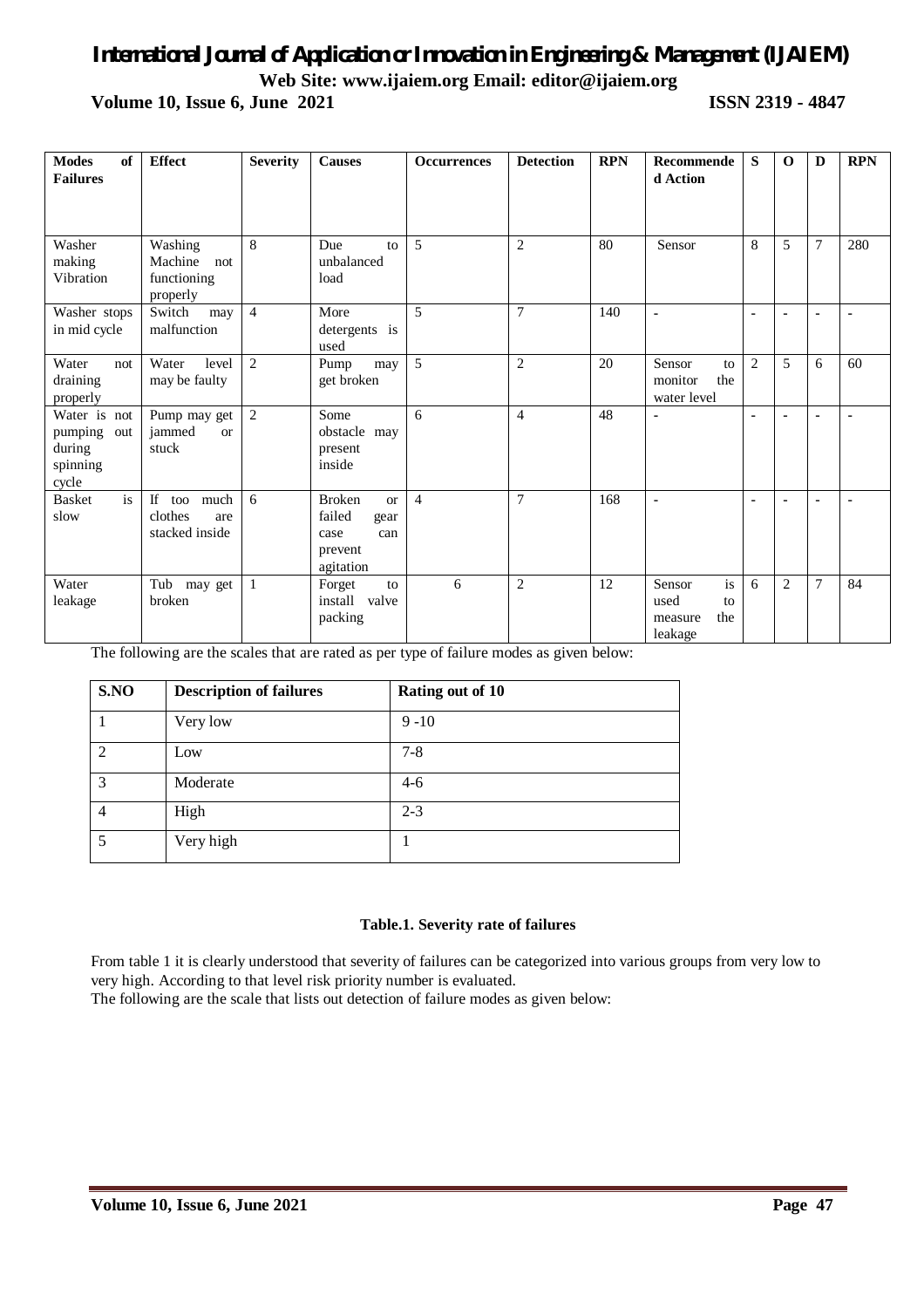### *International Journal of Application or Innovation in Engineering & Management (IJAIEM)*

### **Web Site: www.ijaiem.org Email: editor@ijaiem.org**

### **Volume 10, Issue 6, June 2021 ISSN 2319 - 4847**

| S.NO | <b>Description of failures</b> | Rating out of 10 |  |  |  |
|------|--------------------------------|------------------|--|--|--|
|      | <b>Extremely low</b>           | $9 - 10$         |  |  |  |
|      | Low                            | $7 - 8$          |  |  |  |
| 3    | Moderate                       | $4-6$            |  |  |  |
| 4    | High                           | $2 - 3$          |  |  |  |
| 5    | Very high                      |                  |  |  |  |

### **Table.2. Detection rate**

### **5. RESULTS AND DISCUSSIONS**

Thus the detailed analysis is carried out in section 4 by understanding the different types of failures based on severity, occurrences and detection. Under each failure modes the RPN is calculated as shown above.

From fig 1. It is clear that various modes of failures along with respect to X axis and RPN is taken along with respect to Y axis. From the graph it is mentioned that some of the major risks are classified as:

- 1. Washer makes sound due to vibration.
- 2. Water not draining properly.
- 3. Water leakage.

These are the highest risks found as per RPN value. Based on the further recommendation revised RPN values are tabulated.



 **Fig1. Modes of failures versus RPN** 

### **6. CONCLUSION**

In this research work the usage of failure mode effect analysis is taken as tool to examine the potential failures experienced in washing machine due to various effects and causes listed in the problem. In this paper the case study is presented in order to understand the characteristics of product reliability with respect to RPN value. So FMECA is reliability tool which measures the quality and performance of the product in terms of usage and maintenance of various components within the whole product assembly.

The application of Expanded FMEA, improves the effectiveness of FMEA by providing solutions for RPN Prioritization and comparison of Corrective actions (Zigmund Bluvband, et.al, 2009).

FMECA can be further revised to monitor the product failures after launch, as complaints analysis are constantly controlled by members in quality assurance. So, changes could be incorporated in the practice, rather in the quality verification document used for risk analysis approach. Even though FMECA has the well defined structure, still other criteria like quality systems, subjectivity and ratings has own crucial role in the analysis along with drivers like Experience, Knowledge and Team members. Its commonly teams that leverages the database, applies useful tools to limit subjectivity and takes up responsibility to provide best classification of risks, severity and occurrence probability. Ultimately, shared opinions facilitate the key choice of alternatives and implementation of decisions (Rosella Onofrio, et.al., 2015).